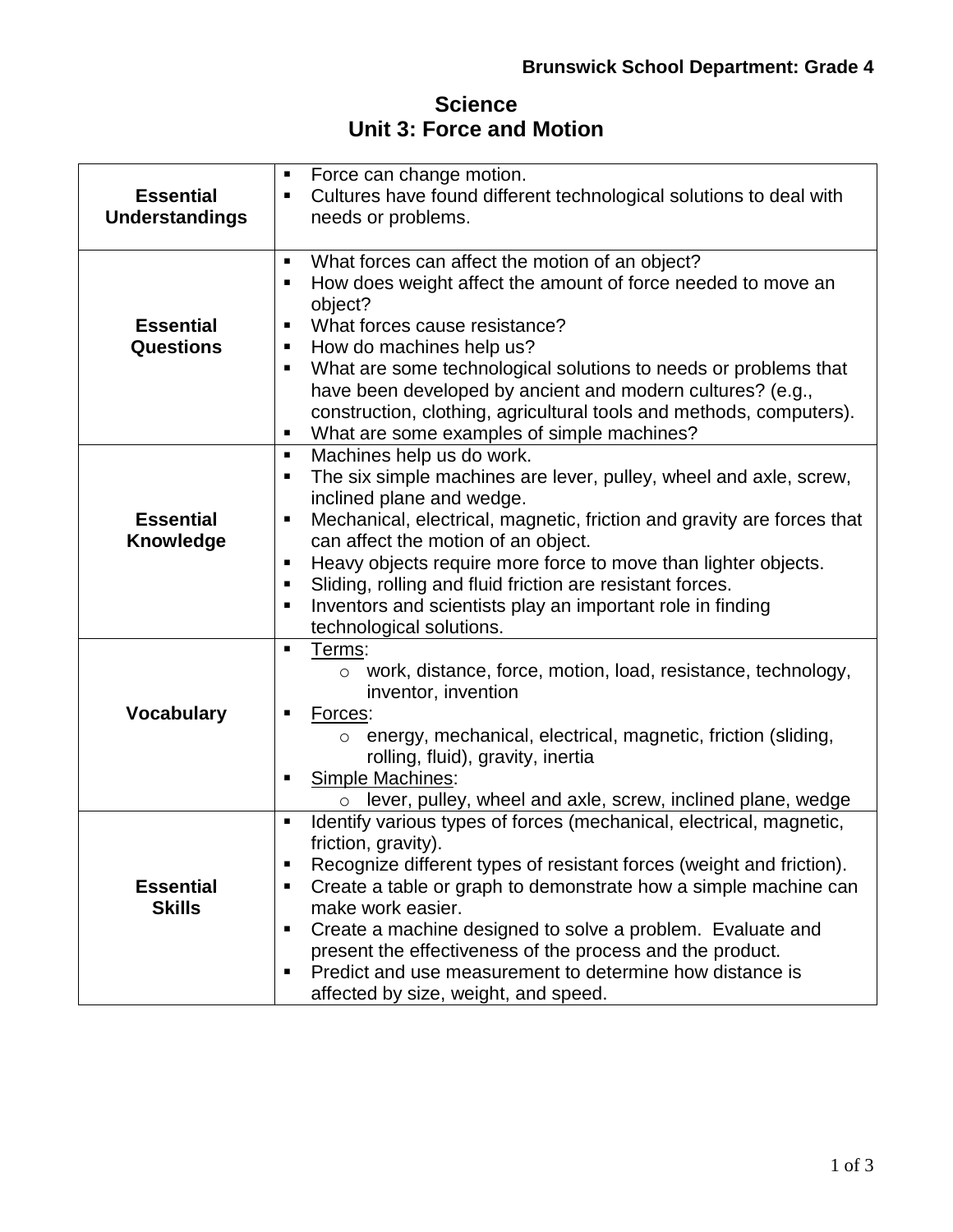| <b>Science</b>                  |  |
|---------------------------------|--|
| <b>Unit 3: Force and Motion</b> |  |

|                       | <b>Science</b>                                                                                                       |
|-----------------------|----------------------------------------------------------------------------------------------------------------------|
|                       | A. Unifying Themes                                                                                                   |
|                       | A3. Constancy and Change                                                                                             |
|                       | Students identify and represent basic patterns of change in the                                                      |
|                       | physical setting, the living environment, and the technological                                                      |
|                       | world.                                                                                                               |
|                       | b. Make tables or graphs to represent changes.                                                                       |
|                       | A4.Scale                                                                                                             |
|                       | Students use mathematics to describe scale for man-made and                                                          |
|                       |                                                                                                                      |
|                       | natural things.                                                                                                      |
|                       | a. Measure things to compare sizes, speeds, times, distances,<br>and weights.                                        |
|                       | B. The Skills and Traits of Scientific Inquiry and Technological Design                                              |
|                       | B2. Skills and Traits of Technological Design                                                                        |
|                       | Students use a design process, simple tools, and a variety of                                                        |
|                       | materials to solve a problem or create a product, recognizing                                                        |
| <b>Related</b>        | the constraints that need to be considered.                                                                          |
| <b>Maine Learning</b> | a. Identify and explain a simple design problem and a solution                                                       |
| <b>Results</b>        | related to the problem.                                                                                              |
|                       |                                                                                                                      |
|                       | b. Propose a solution to a design problem that recognizes<br>constraints including cost, materials, time, space, and |
|                       |                                                                                                                      |
|                       | safety.                                                                                                              |
|                       | c. Use appropriate tools, materials, safe techniques, and                                                            |
|                       | quantitative measurements to implement a proposed                                                                    |
|                       | solution to a design problem.                                                                                        |
|                       | d. Balance simple constraints in carrying out a proposed                                                             |
|                       | solution to a design problem.                                                                                        |
|                       | e. Evaluate their own design results, as well as those of others,                                                    |
|                       | using established criteria.                                                                                          |
|                       | Modify designs based on results of evaluations.<br>f.                                                                |
|                       | g. Present the design problem, process, and design or solution                                                       |
|                       | using oral, written, and/or pictorial means of communication.                                                        |
|                       | C. The Scientific and Technological Enterprise                                                                       |
|                       | C2. Understandings About Science and Technology                                                                      |
|                       | Students describe why people use science and technology and                                                          |
|                       | how scientists and engineers work.                                                                                   |
|                       | b. Describe how engineers seek solutions to problems through                                                         |
|                       | the design and production of products.                                                                               |